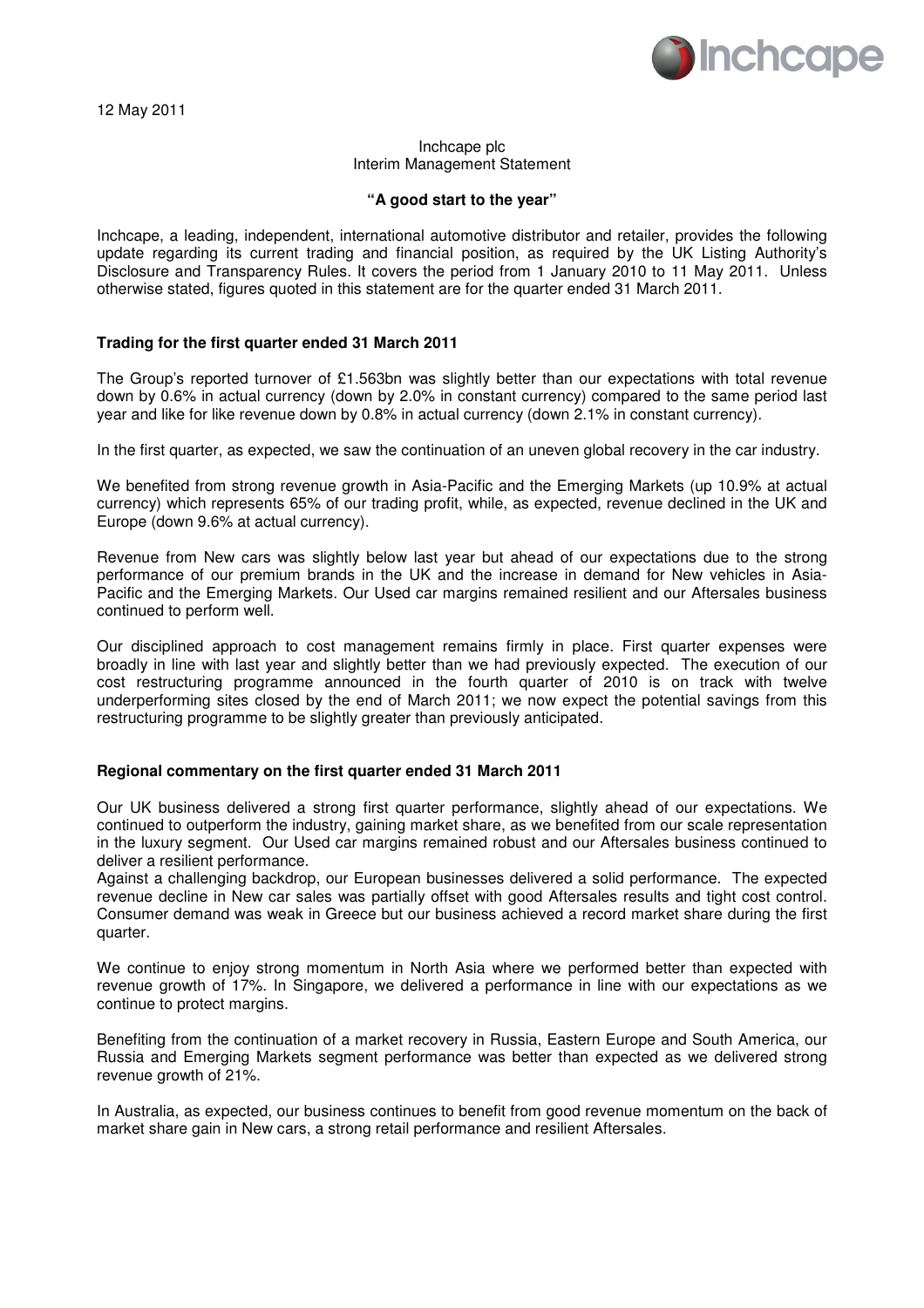## **Strategic Investment update**

Our strategic investment plans to increase our Retail and Aftersales capacity in Russia, Poland, South America and China remain on track. Specifically in China, we plan to open our fifth retail facility in August 2011. Our capital expenditure guidance for the full year remains unchanged at £135m.

## **Financial Position**

Our working capital and inventory management are in line with our expectations and our financial position remains strong. We continue to expect the Group to end 2011 with a net cash position of c.£100m.

## **Taxation**

We expect the full year tax rate to reduce from our previous guidance of 29% to a tax rate of 26%.

# **2011 Outlook**

The Group has had a good performance in the first quarter and we continue to expect the Group to deliver a solid performance in 2011.

The effects of the earthquake in Japan and the resulting temporary supply restriction that will be felt in some of our markets will, based on our current information, result in some reduction in our New car revenues in 2011. We are taking cost actions to offset the impact.

The Group will continue to benefit from its broad geographic spread, strong portfolio of world leading brands in the premium and luxury segment as well as from its diverse revenue streams, as our strong Aftersales business, which represents 50% of Group gross profit, should not be affected by this temporary supply setback.

The Group remains firmly committed to its differentiated Customer 1st strategy and focus on its Top Five Priorities of growing market share, growing aftersales, improving margin, controlling working capital and selective capital expenditure investment.

### **André Lacroix, Group CEO of Inchcape plc, said:**

"We are pleased with our first quarter performance, which demonstrates the strength of Inchcape's global portfolio, our unique business model and operational discipline around our Top Five Priorities.

We have delivered a good start to the year against strong comparatives. Despite the expected weaker demand for New cars in some of our markets, we have benefited from our diversified value drivers and strong growth in Asia-Pacific and the Emerging Markets, which together represent 65% of our trading profit.

Whilst we will be impacted by the effects of the earthquake in Japan on the supply chain, Inchcape is well equipped to handle the temporary supply setback in some of our markets during the next few months. We operate primarily in the premium segment, where buying a car is an important and considered decision and we expect most customers to be prepared to wait for a period to take delivery of their desired vehicle. We are maintaining our focus on costs and taking action where appropriate.

Inchcape is extremely well positioned to take advantage of the exciting growth opportunities in our industry given our solid track record, financial strength, differentiated Customer 1<sup>st</sup> strategy, our partnership with the world's leading automotive brands and our unique exposure to the fast growing economies in Asia-Pacific and the Emerging Markets."

| Group Communications, Incheape plc              | +44 (0) 20 7546 0022 |
|-------------------------------------------------|----------------------|
| Investor Relations, Inchcape plc                | +44 (0) 20 7546 8209 |
| Financial Dynamics (Jonathon Brill/Billy Clegg) | +44 (0) 20 7831 3113 |